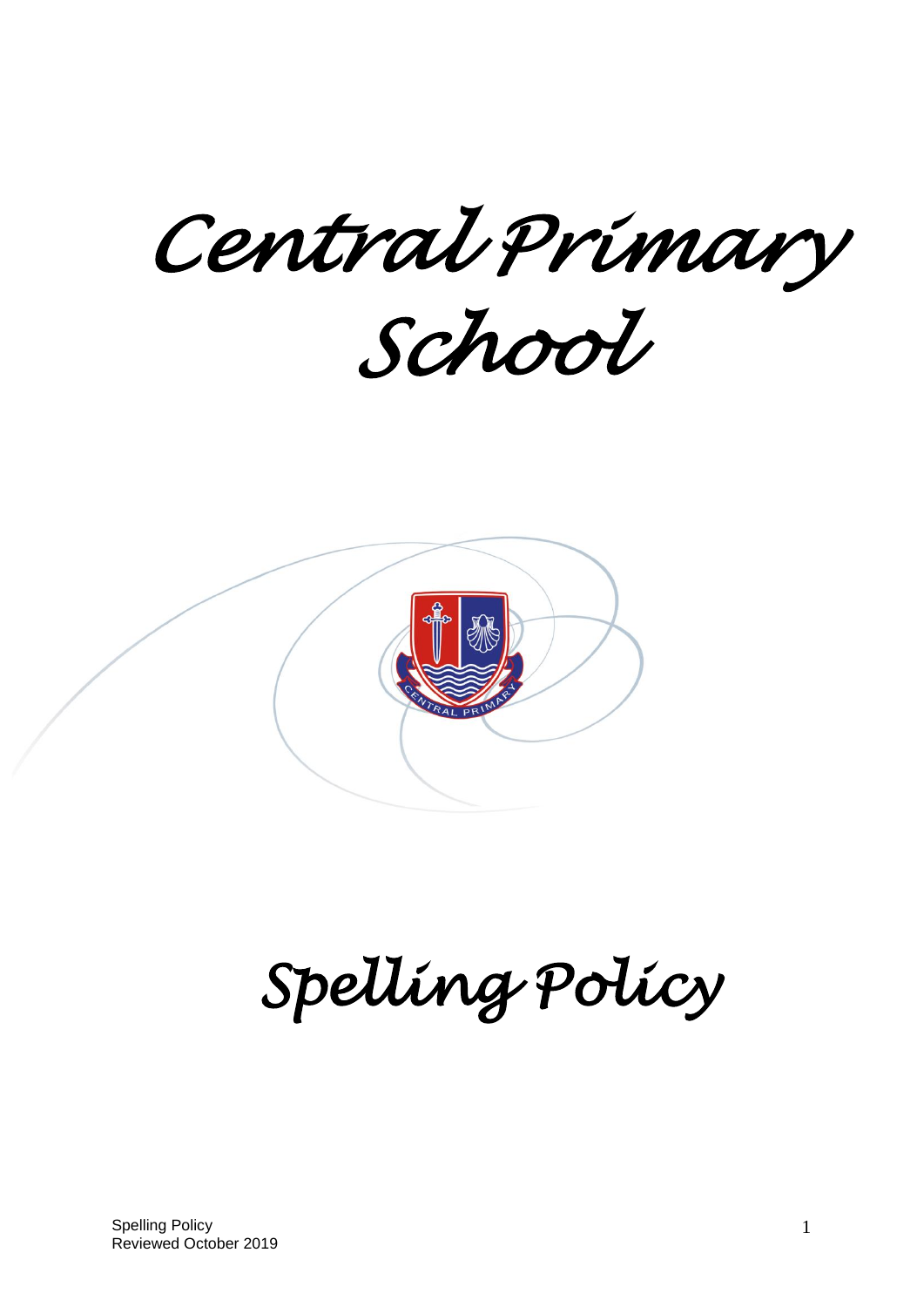## **Our motto: Children are Central**

At Central Primary, we consider Spelling to be of great importance in developing children's literacy skills. The ability to spell effectively allows children to demonstrate their understanding of subject content through their eloquent written work.

#### **Aims and objectives**

The aims and objectives of the spelling curriculum are:

- To enable pupils to spell accurately
- To develop pupils' confidence with writing
- To encourage pupils to learn and use new words
- To support pupils with their reading
- To apply pupils' use of phonics
- To apply spelling patterns to their writing

#### **Teaching, learning and assessment**

Our spelling teaching works in stages. Stages 1 and 2 run simultaneously through Reception to Year 3 and build up towards stage 3, which continues until the end of Year 6.

#### Stage 1: Phonics

We teach children phonics following Letters and Sounds. Phonics allow children to understand the phonetic principles behind reading and spelling which in turn allows them to segment words to spell them using phonetically plausible spellings. Letters and Sounds is a 6 phase approach to teaching phonics and is taught daily from Reception to Year 2. Phonics teaching is continued into Year 3 for those children who have not yet reached the final phase of phonics.

#### Stage 2: High Frequency Words

In conjunction with teaching children phonics, we also recognise that some of the most commonly used words in English are not always phonetically plausible and thus must be learnt so that children are able to spell them. In order to do this in a differentiated and manageable way we have developed high frequency word ladders, trains and rockets.

High frequency word ladders cover the first 100 high frequency words and are broken down into sets of five words which children learn to read, say, write, spell and use correctly in a sentence. When a child achieves a ladder, they are celebrated in 'celebration' assembly.

On completion of the ladders, children are awarded a certificate which confirms their achievement and moves them onto the next 200 high frequency words. These trains are made up of sets of five words and again a child needs to be able to read, say, write, spell and use these words correctly to be awarded each train.

The final aspect of word learning in this stage is the next 200 high frequency words which take the form of rockets. Again, these are presented in five word sets and children must be able to read, say, write, spell and use these words correctly to be awarded each rocket.

All ladders, trains and rockets are given to children working at the appropriate level this enables pupils to gain a positive outlook on learning spellings so that they feel word learning is fun and achievable.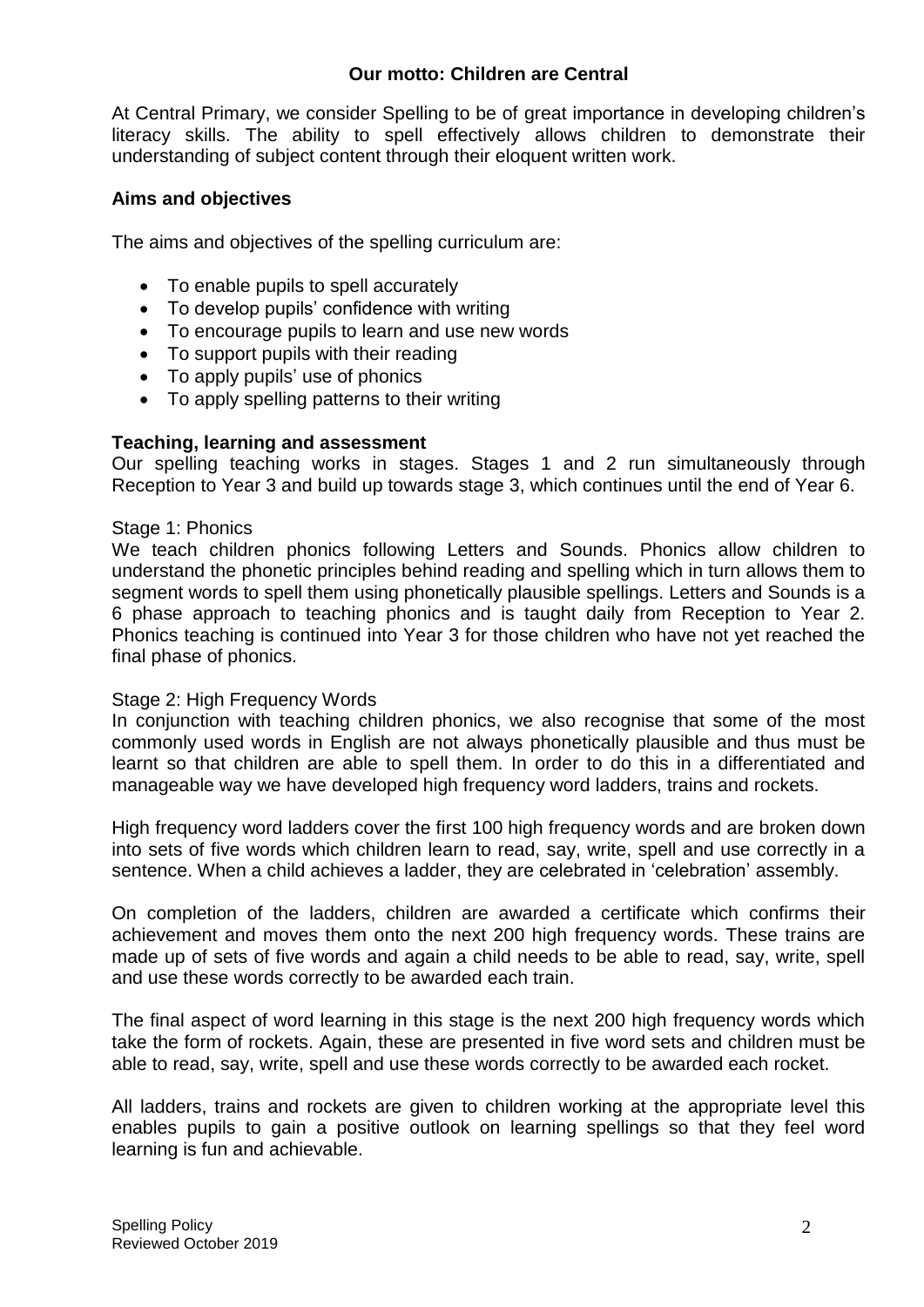We encourage parents/ carers to assist their children in this word learning by sending home the relevant words each week with the expectation that the children will be supported to learn these words ready to be presented their new words in the following week. The pupil planner has spaces where daily practice can be carried out.

## Stage 3:

We recognise that after a successful completion of both phonic and high frequency word learning children still need to develop their understanding of English spelling further and so we continue to teach pupils spelling patterns and exceptions. This is supported through The Spelling Bank Scheme. Again, this work is differentiated to the needs of the pupils and spellings are taught for 10/15 minutes each day in differentiated groups, with follow up activities to ensure that pupils are continuing to develop their spelling throughout their learning all the way to Year 6.

In addition to *The Spelling Bank Scheme* Year 2 children are now required by the National Curriculum (2014) to learn additional patterns, which they will be tested on in the Year 2 SATS. The children in Year 2 will be taught a spelling pattern per week, with follow up activities throughout the week. At the end of each half term, these children will be tested on the spelling patterns they have learnt.

Alongside, *The Spelling Bank Scheme* children in Year 3-6 are required by the National Curriculum (2014) to learn additional, more complex words. Five words are sent home weekly to practise, using memorisation techniques. Children are then tested on these five words each week.

In the Year 6 SATS the children will be tested on any of The National Curriculum spellings they have been taught since Year 3.

#### **Inclusion**

We believe that it is appropriate to differentiate spellings to the ability of the children. We achieve this by:

- Streaming phonics by ability and subject knowledge enabling all children to achieve at their own pace
- Providing opportunities for some children to practise their High Frequency Words in school.
- Teaching Spelling bank in ability groups. *Differentiation is more challenging with the words provided by the National Curriculum (2014) because all children must learn the words to reach the expected standard at the end of Key Stage 2.*
- Providing resources of different complexity, depending on the ability of the child;
- Inviting specialist agencies and practitioners to provide support and advice for specific needs.
- Using adults to support children individually or in groups.

We also recognise that some children at our school have difficultly accessing parts of the spelling curriculum and we make allowances in those instances i.e. a child with fine motor difficulties would not be expected to demonstrate that they could write each high frequency word to be awarded the relevant ladder etc.

#### **Resources**

All spelling resources are stored electronically on the school's server. This allows easy access to all staff and allows updates to be centrally stored. We provide relevant resources to parents/ carers to support their children in their spelling each week.